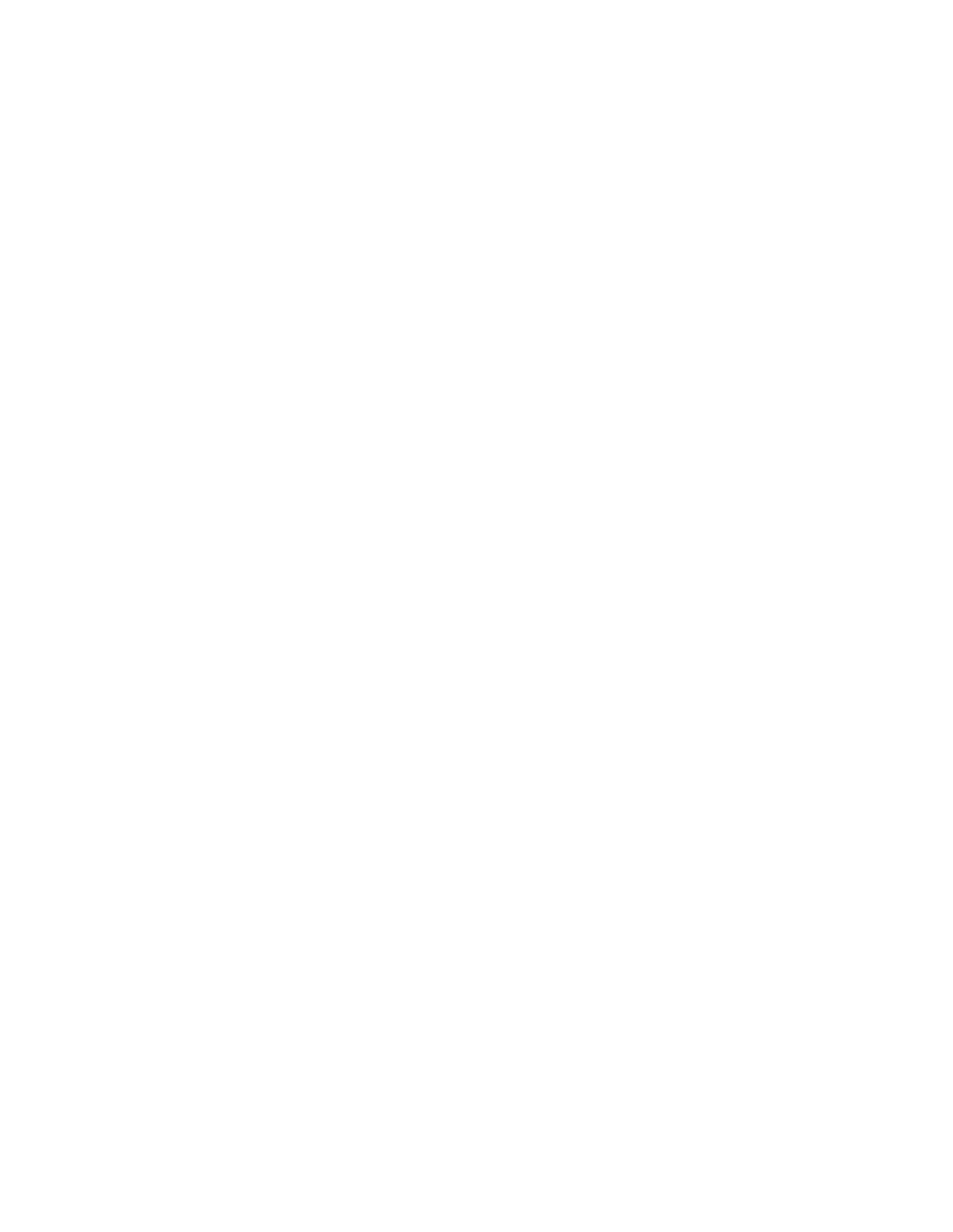## **Building a Federal-State Partnership**



**Commission on Climate Change**

**August 2008**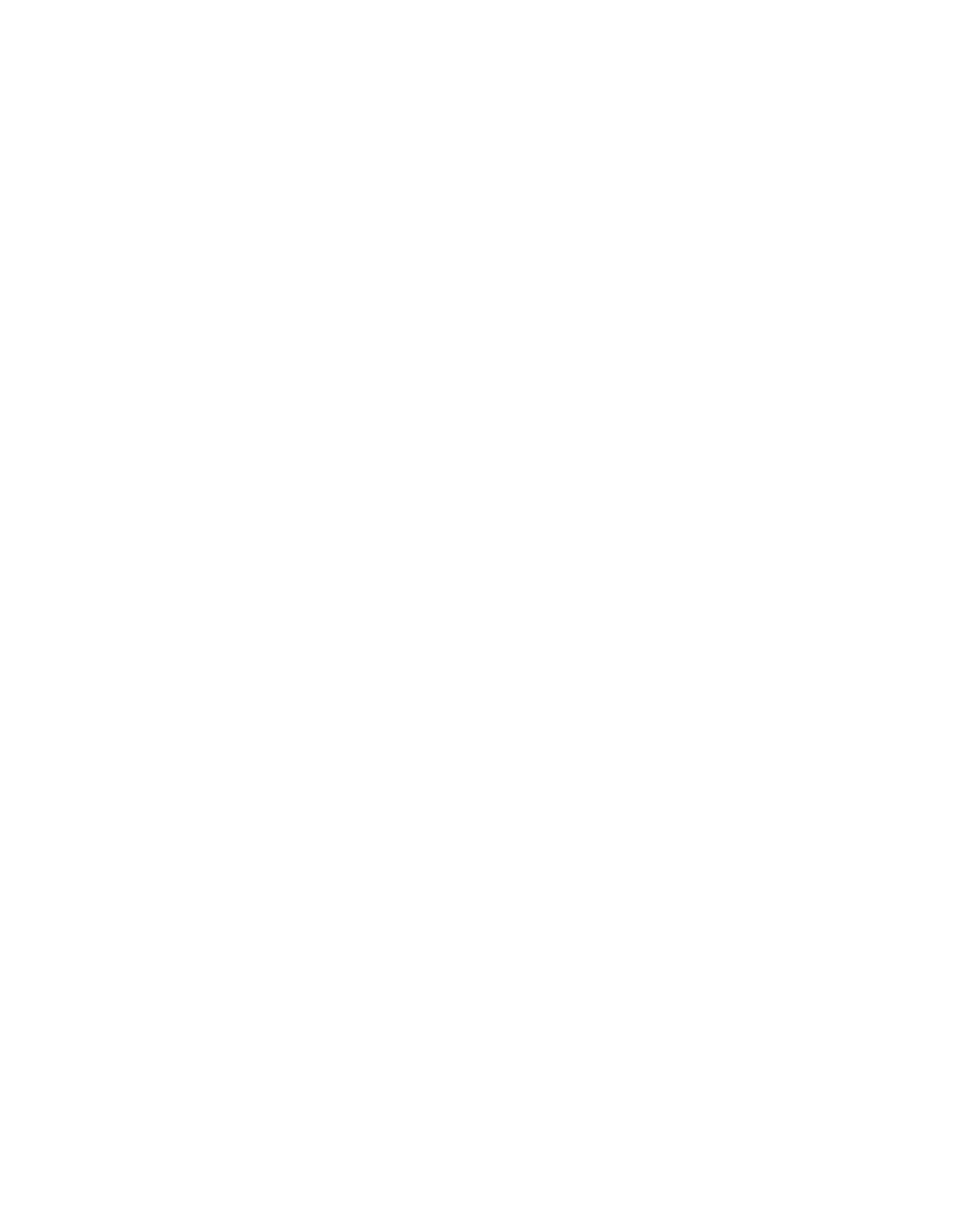## **TABLE OF CONTENTS**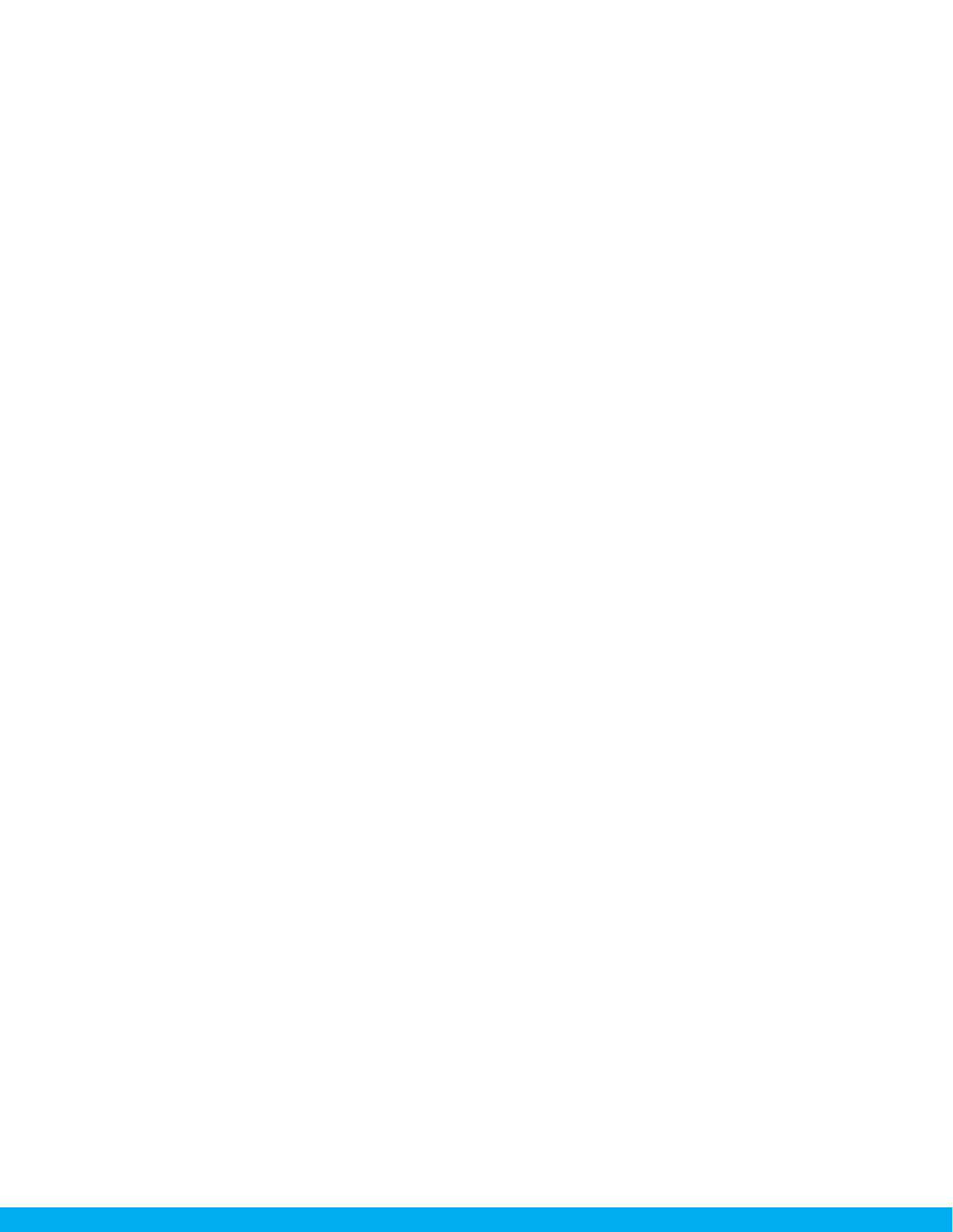## *Lessons Learned in Maryland*

## *Building a Federal-State Partnership to Address Climate Change Top 10 Things We Need From a Federal Program*

- 1. A comprehensive national program that demonstrates leadership and allows the United States to be a strong, committed, pro-active voice in the international debate over global warming.
- 2. A strong effective national cap-and-trade program that creates a level playing field and directs allowance or auction proceeds to achieve greenhouse gas (GHG) reductions as expeditiously as possible.
- 3. A system, like the one now being piloted by the Regional Greenhouse Gas Initiative (RGGI), that insures that allowance or auction proceeds from a national cap-and-trade program are converted into maximum reductions in GHGs as quickly and efficiently as possible. Because the fastest path to GHG emission reductions is through energy efficiency and conservation, State and Local governments, working in partnership with citizens and the business community, are uniquely positioned to develop and implement programs to maximize energy efficiency, energy conservation and GHG reduction for each dollar spent.
- 4. Recognition of the strong connection between transportation choices and reducing GHGs in a process like the Clean Air Act's Transportation Conformity requirements to insure that GHG reduction efforts and transportation planning work hand-in-hand.
- 5. A process for coordinating with coastal states on adaptation policies.
- 6. A national program to implement the GHG reduction requirements of the California Low Emission Vehicle Program (CA LEV).
- 7. More and stronger national standards for energy efficiency (lighting, appliances, etc.).
- 8. Recognition that there is more a to comprehensive, national GHG reduction program than just cap-and-trade and that there is a critical role for State and Local governments in reducing GHG emissions from other critical areas like smart growth, transportation, energy efficiency, agriculture and programs to reduce Vehicle Miles Traveled (VMT) and adaptation.
- 9. Recognition and support for the comprehensive, cutting edge work, now being undertaken in many states to incubate and develop economy-wide climate action plans to address GHG reductions on all fronts.
- 10. A well funded, national research and development program to kick-start technological development, like clean-coal technologies, zero emission vehicles and new technologies for energy efficiency, that is needed to achieve very deep reductions in GHG emissions.

#### *CLIMATE CHANGE MITIGATION*

Spurred by the growing momentum of state leadership in climate protection, the U.S. Congress is now seriously engaged in shaping a federal climate policy centered around an economy-wide GHG cap-and-trade program. Seven cap-andtrade bills are currently working their way through the 110th Congress; one of them, the Lieberman-Warner Climate Security Act of 2008 (S.3036), was debated by the full Senate in June 2008. Although the bill was pulled from floor debate without moving to a final vote, it made history by being the first cap-and-trade bill to make it out of committee to the Senate floor. Seasoned observers see this as a "dress rehearsal" for a full debate and vote on comprehensive federal cap-and-trade legislation in

2009 under a new Administration and Congress.

The intervening months give Maryland and other leadership states and regional consortiums such as RGGI the opportunity to help shape the debate and architecture of the approaching federal regulatory regime. The Congressional cap-andtrade proposals would regulate GHG emissions primarily in the electric power generating, large manufacturing, and transportation fuels sectors. This is a good and necessary start. However, climate protection requires a comprehensive portfolio of GHG reduction strategies in all economic sectors and levels of government. In sectors not amenable to cap and trade (e.g. unregulated markets with many participants, such as small manufacturers and residential and commercial heating and power), the most cost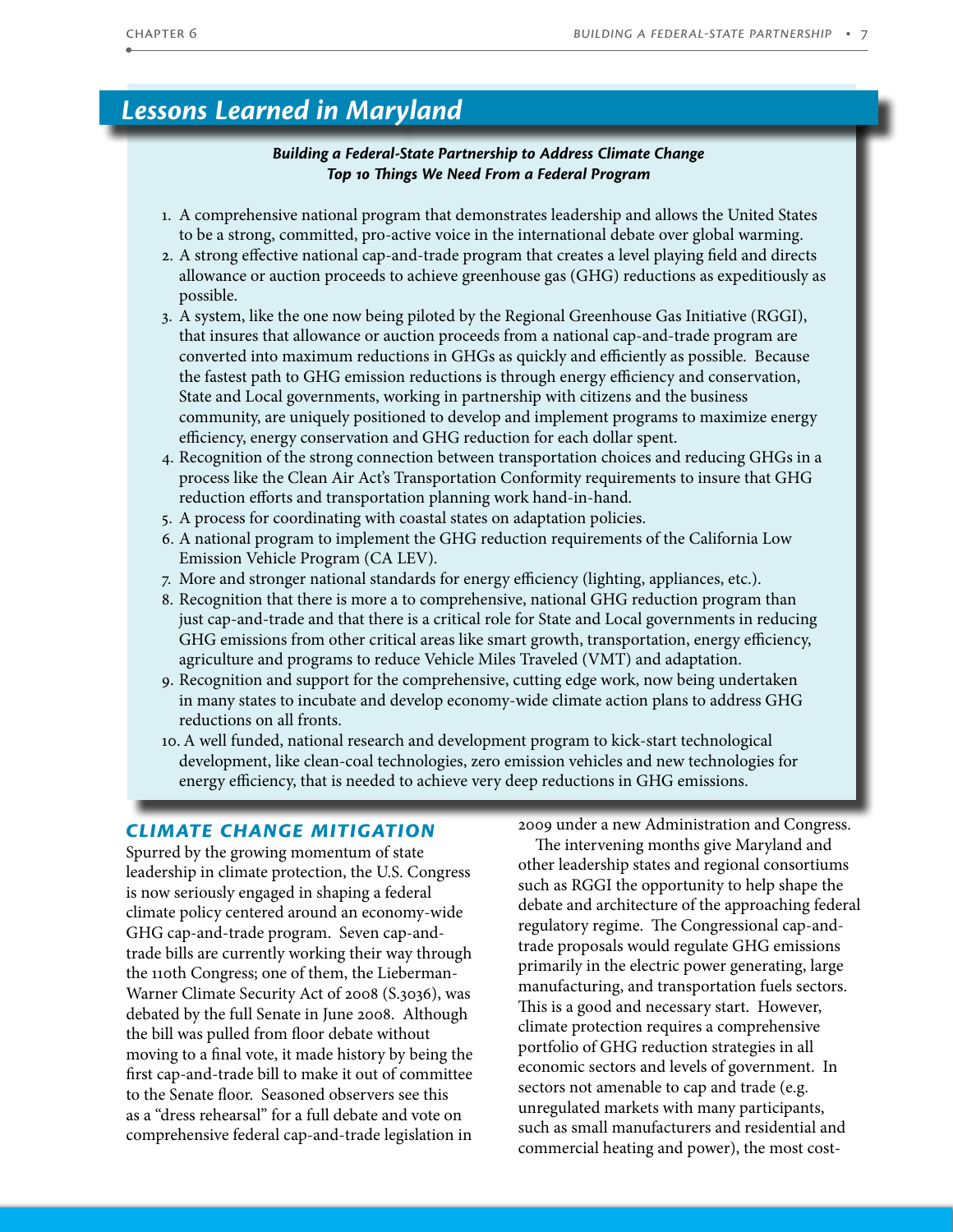effective reductions are achieved through more decentralized policies, including regional standards and state-specific actions. Congress should actively engage the states and regional consortiums in shaping a federal climate policy built upon a federal-state partnership.

The Commission recommends that U.S. climate mitigation policy be structured according to the following principles:

- h Ongoing federal-state consultation, collaboration, and information-sharing.
- h National science-based mandatory GHG reduction goals.
- $\blacktriangleright$  National cap-and-trade legislation covering GHG emissions from power plants, large industrial sources, and producers of transportation fuels and natural gas, with a meaningful role for states in allocations of allowances, use of auction revenues, and offset rules.
- $\blacktriangleright$  National technical and performance standards and research and development (R&D) funding for technological advancement and improved energy efficiency in sectors not amenable to capand-trade, such as appliances, lighting, low carbon fuels and vehicle emissions.
- $\blacktriangleright$  Amendment of the Clean Air Act and Surface Transportation Authorization Act to create a regulatory and funding framework for reducing GHG emissions in the transportation sector through State Implementation Plans (SIPs) and the Transportation Conformity Process. This must incorporate the synchronization of transportation, land use, housing, environment, social, and energy policies.
- $\triangleright$  No preemption of state governments that take more stringent actions than the federal government to reduce GHG emissions within their jurisdictions, with incentives for "first mover" states.

"There is a long and proud history of federal leadership on environmental issues in this country … together we can develop national programs to tackle greenhouse gas emissions … we can transform our carbon based economy into a green sustainable economy."

Governor Martin O'Malley September 2007

### **National Programs**

*Recommendation:* The Commission urges Maryland to advocate for the Administration and Congress to adopt comprehensive climate protection legislation in the 111th Congress that establishes mandatory science-based GHG emission reduction goals for the United States necessary to avoid dangerous anthropogenic climate change, in accordance with the findings of the Intergovernmental Panel on Climate Change (IPCC). The goals should include short-term, medium-term (2020) and long-term (2050) reduction targets and should be updated periodically to reflect the best-available science. *Recommendation:* The Administration and Congress should adopt comprehensive climate protection legislation in the 111th Congress that establishes a cap-and-trade program regulating GHG emissions from fossil fuel burning power plants, large stationary sources such as steel and cement manufacturers (downstream points of regulation), and oil and natural gas producers, importers and processors (upstream points of regulation).

Notably absent from most of the current Congressional bills is a role for states in decisions about critical components of a cap-and-trade program. Congressional legislation should provide states a meaningful role in deciding:

- $\blacktriangleright$  How GHG emission allowances will be allocated (i.e. auctioned versus freely given to emitting sources);
- $\blacktriangleright$  How auction revenues will be distributed and how states may use the revenues; and
- h What percent of a source's reduction obligation can be met by offset credits, what types of offsets will qualify, and how will their validity be determined (i.e. are they "real, surplus, verifiable and permanent").

*Recommendation:* For certain economic sectors not amenable to cap-and-trade controls, the federal government should adopt national technical and performance standards for energy efficiency, and to fund research and development (R&D) for technological advancement. Standards for lighting, appliances, low carbon fuels, and vehicle emissions (using California's CA LEV standards), would be included in this category. State or regional standards that are more stringent than federal standards should not be preempted if the regulating jurisdiction(s) capture a certain percentage of the national market.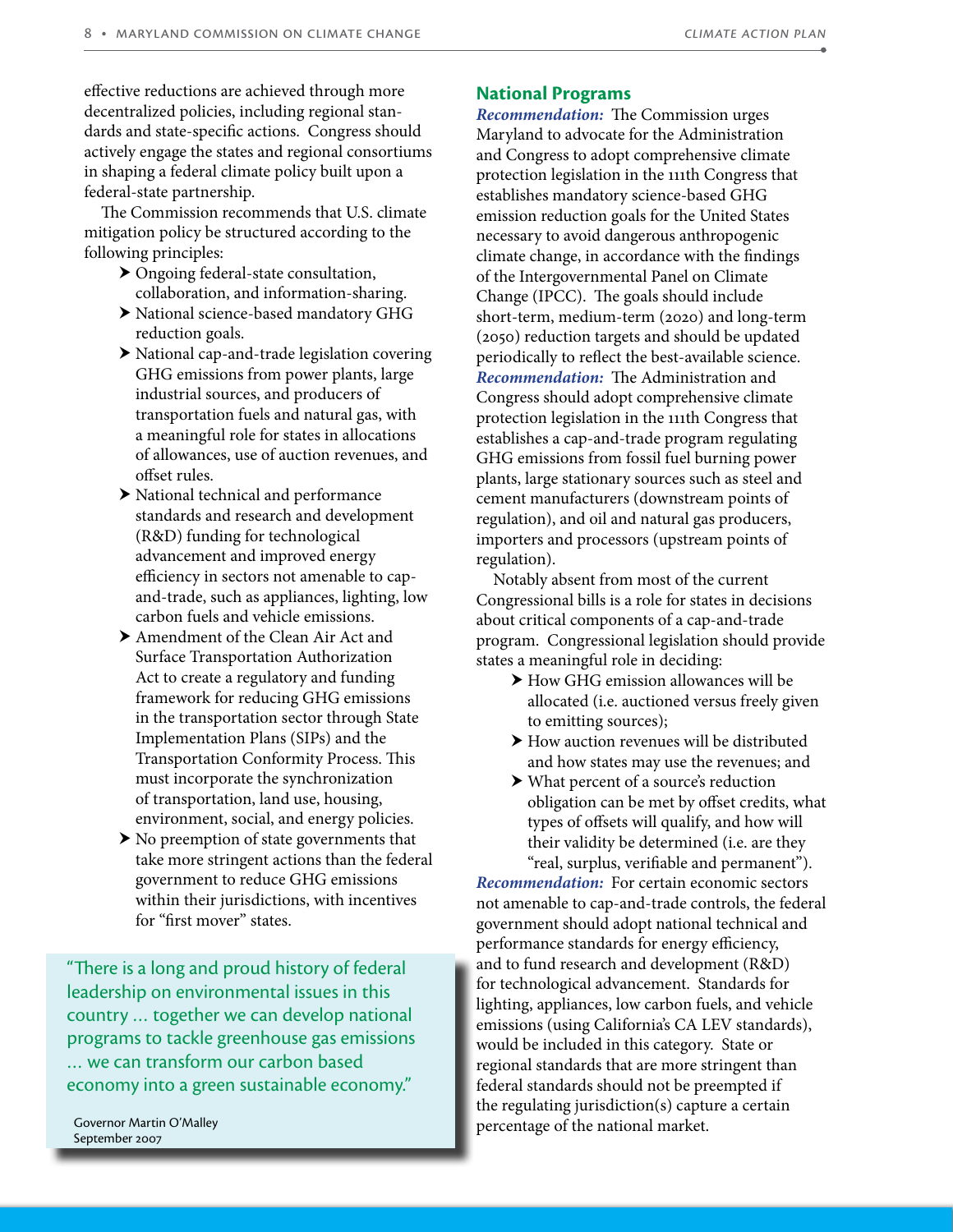*Recommendation:* The Administration and Congress should amend the Clean Air Act (CAA) in the 111th Congress to create a regulatory and funding framework for states to reduce GHG emissions in the transportation sector, modeled after the Transportation Conformity Process and State Implementation Plans (SIPs) used for other criteria air pollutants under the CAA. Federal transportation funding to states should be realigned to favor mass transit projects over the construction and expansion of highway capacity, with financial incentives and disincentives for compliance or non-compliance.

*Recommendation:* The Administration and Congress should amend the Surface Transportation Authorization Act in the 111th Congress to establish appropriate and clear performance standards to minimize impacts from passenger and freight transportation systems and system improvements on GHG emissions while enhancing community and environmental quality. At the same time the amendments should reduce, and not increase, federal requirements on states or other transportation fund recipients to improve, not burden, program delivery.

Reforms relative to climate change should include provisions for each state to:

- $\blacktriangleright$  Continue systematic and climate change sensitive planning to guide all investment to where it is most needed and useful;
- $\blacktriangleright$  Certify that it has established performancebased, outcome-driven programming of funding in pursuit of climate change issues;
- $\triangleright$  Provide accountability for achieving results;
- $\blacktriangleright$  Establish reforms in environmental reviews and permitting to speed project delivery. Federal planning requirements should also be simplified.
- $\triangleright$  Provide additional funding in the form of a "block grant" style approach to maximize flexibility for states to respond to climate change issues.

*Recommendation:* The Administration and Congress should provide research, technical assistance and guidance on linking transportation and land use planning to maximize the leverage on climate change and other transportation and environmental benefits from coordinated planning. The federal government should consider providing appropriate performance measures to help efforts to reduce GHG emissions and sequester carbon.

#### **Non-Preemption of State Programs**

*Recommendation:* The Administration and Congress should enact a savings clause in all federal climate legislation *expressly* not preempting state governments from taking more stringent actions than the federal government to reduce GHG emissions within their jurisdictions.

More than half of the U.S. states already have climate action plans and energy efficiency programs in effect or underway. This is the fastest and most cost-effective path to energy efficiency and GHG reductions. Despite this, federal policy is still in flux over states' authority to go beyond federal programs. The importance of express non-preemption language in federal statutes is underscored by EPA's recent denial of California's waiver petition to implement vehicle emissions standards (CA LEV) that result in greater fuel efficiency than the federal CAFE standards.

Express non-preemption would give Maryland and other states the autonomy to implement mitigation programs in areas within their traditional purview, such as land use and transportation (Smart Growth), building codes, roads, water, sewer and other infrastructure, agriculture, school curricula, and energy conservation.

Other non-traditional programs better suited to state implementation include Renewable Portfolio Standards (RPS) tailored to capitalize on the state's natural resources and economy, utilities' demandside management programs, integrated resource planning by state public service commissions, and removing siting and regulatory obstacles to clean distributed generation.

*Recommendation:* The Administration and Congress should provide incentives for "first movers" – i.e. early action states that adopt goals and mandatory climate action plans by a specified date, with accountability requirements such as annual reporting and demonstration of adequate progress toward goals. (Incentives in current Congressional bills go to regulated entities rather than to states and thus do not directly promote state programs.)

Incentives to states could include:

- $\blacktriangleright$  Authority to determine the appropriation and allowable uses of cap-and-trade auction funds in the state's jurisdiction (rather than the federal government);
- $\blacktriangleright$  Authority to establish the state's own emission offset rules; and
- h Priority for federal funds for research or other implementation programs.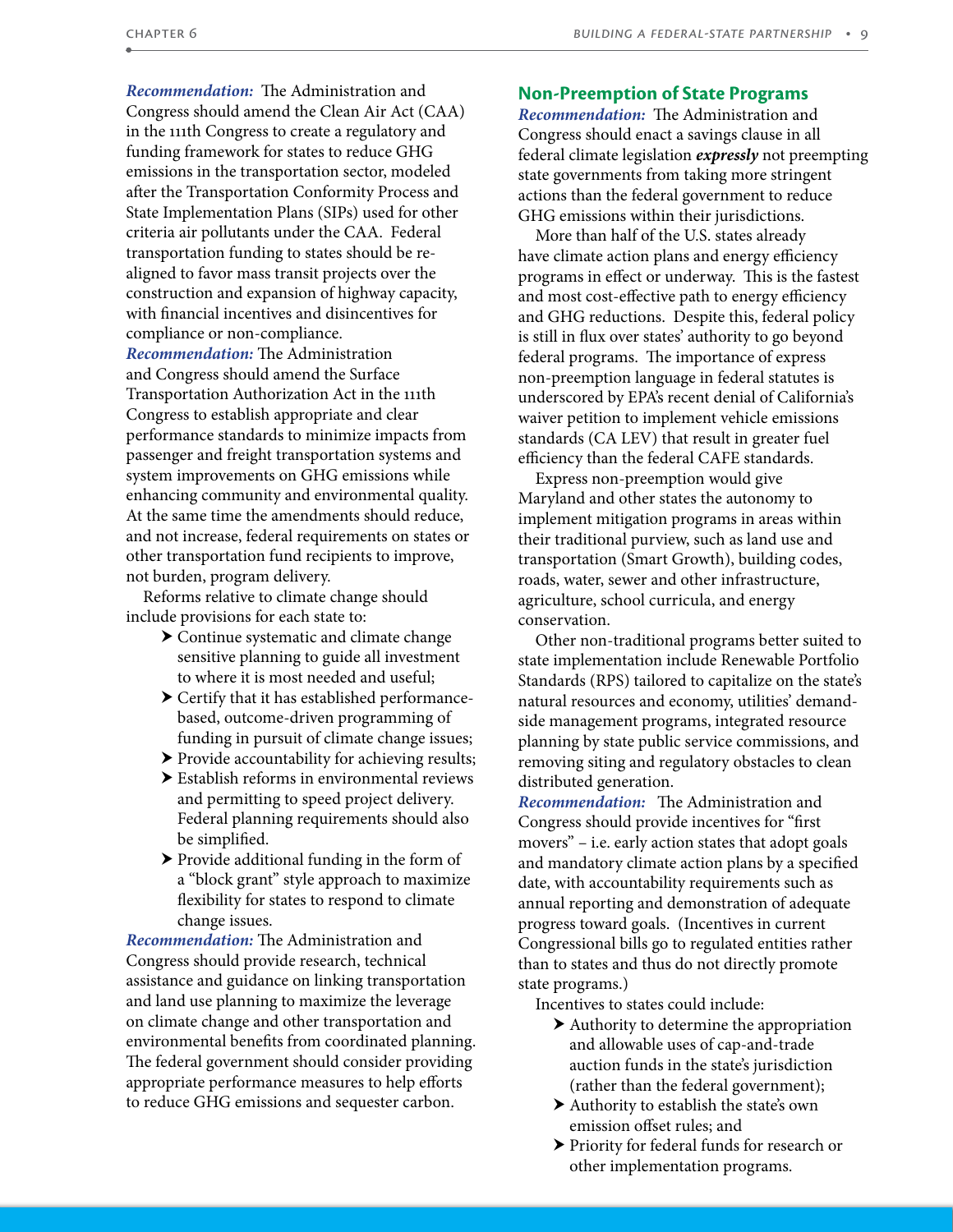The Supreme Court recognized the stake that states have in regulating GHG emissions in its seminal decision in *Massachusetts v. EPA* that GHGs are air pollutants subject to regulation under the CAA. The Court rebuffed the EPA's challenge to the State of Massachusetts' standing to bring the lawsuit. It found that as a state vulnerable to sea level rise, Massachusetts had important state interests to protect. Maryland of course is also vulnerable, but each of the fifty states faces its own set of global warming challenges and is in the best position to assess the risks and implement solutions.

The Administration and Congress should recognize the primacy of states as "first responders" in protecting the health, safety and welfare of their citizens, economies, natural resources, and built environments, and to leave them the autonomy to continue their leadership and be the "laboratories for innovation" in climate protection.

*The recommendations below, specifically as they relate to the coordination of programs, policies, research, and information and the need for additional funding, are as relevant to Mitigation as they are Adaptation and should be considered for each.*

#### *CLIMATE CHANGE ADAPTATION*

In the 110th Congress, Members have introduced numerous bills that would directly or indirectly address climate change. However, only a few of these bills address the issue of adaptation to climate change. Currently, there are no standalone adaptation bills; adaptation provisions are contained in broader legislation on climate action or research.

While mitigation of GHGs is necessary to help minimize future impacts, Maryland must prepare now to adapt and respond to existing and future impacts with the support of the next Administration and Congress. Because of earlier GHG emissions, some level of warming will occur regardless of mitigation activity. Maryland believes that the nation should strategically focus on preparing communities and natural systems to adapt to the effects of a changing climate.

With regard to adaptation, proposed federal legislation calls for research on the causes and effects of climate change and on methods to measure and predict climate change; and the authorization of grants or other incentives to

affected communities (e.g., coastal communities) to prepare for the potential effects of climate change. Examples of pending legislation include the Lieberman-Warner Climate Security Act of 2008 (S.3036), the National Climate Program Act (S 2355), and the Global Change Research Improvement Act of 2007 (S. 2307).

Maryland has been collaborating with the Coastal States Organization\* to document the nature and status of the coastal states' efforts related to climate change and has identified principles upon which any national adaptation legislation should be based. To facilitate effective coastal adaptation, the nation needs:

- $\blacktriangleright$  A clear federal strategy for intergovernmental coordination on coastal adaptation to climate change;
- $\blacktriangleright$  A coordinated research and information system implemented through observation systems and other tools;
- $\blacktriangleright$  Federal funding to protect coastal communities and the national interest from the impacts of climate change; and
- $\triangleright$  To recognize the critical role of coastal states in adapting to climate change.

\*The Coastal States Organization (CSO) was established in 1970 to represent the Governors of the nation's thirty-five coastal states, commonwealths and territories on legislative and policy issues relating to the sound management of coastal, Great Lakes and ocean resources.

## **Coordination of Federal Programs and Policies**

*Recommendation:* The Administration and Congress should develop a national coastal adaptation strategy to ensure intergovernmental coordination on coastal adaptation to climate change; to clearly define the roles of various agencies; and to identify the mechanisms by which federal programs will coordinate with state partners on coastal adaptation issues.

During the development of the Maryland *Climate Action Plan*, it became evident that a climate change adaptation strategy must address and proactively plan for a multitude of impacts on natural resources and resources-based industries, coastal communities, the economy, public and private infrastructure, as well human health and safety. Not only are the impacts broad, but the mechanisms to address the impacts are wideranging and involve research, data acquisition and management, mapping, modeling, monitoring, integrated planning, public awareness, outreach,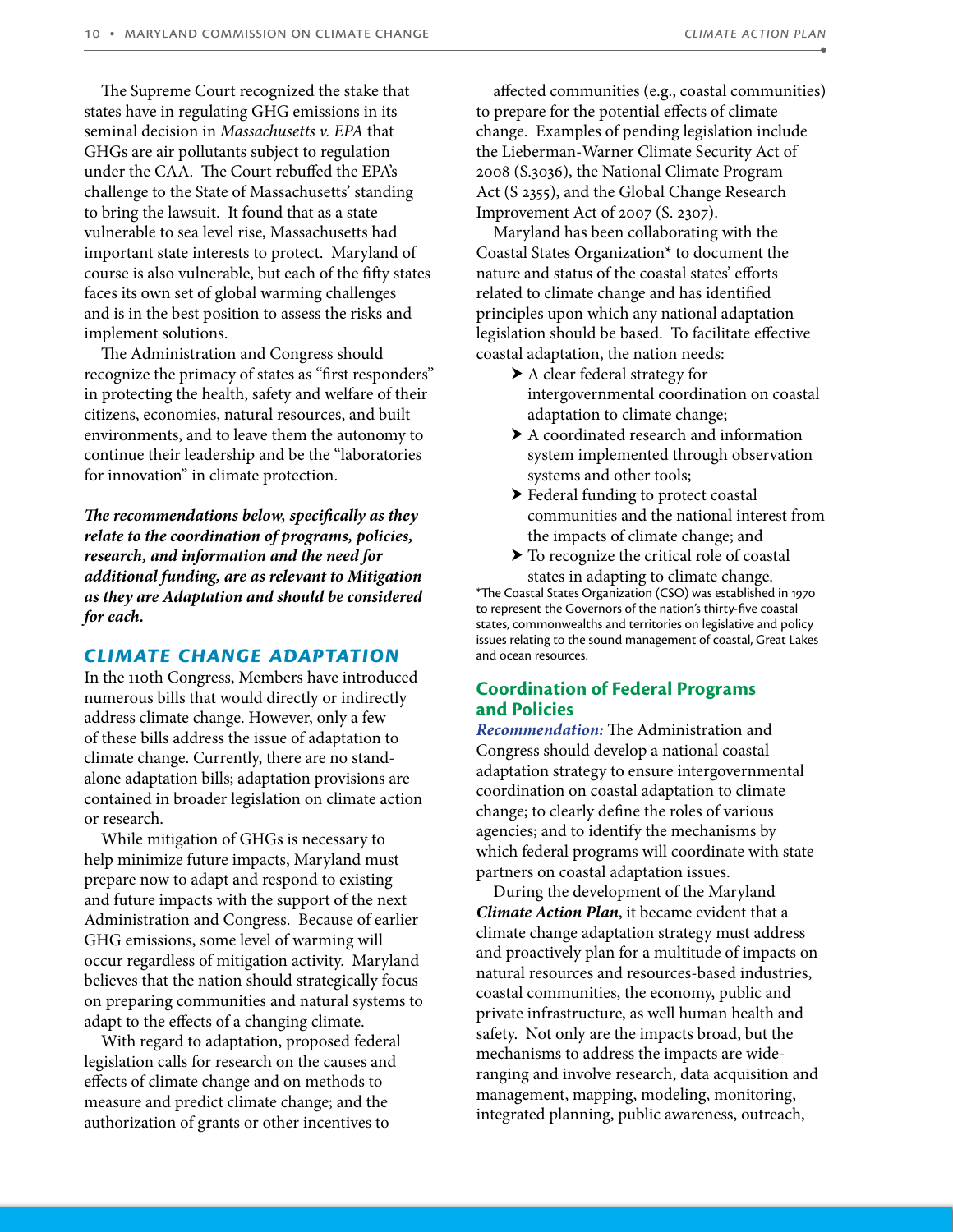training, capacity building, economic development and many others.

Adequate federal intergovernmental coordination is needed to ensure the most effective implementation and efficient use of funds, and to provide opportunities for complementary efforts among local, state, regional or national programs. A coordinated strategy would improve awareness and understanding of the resources available to states and local governments. A key component of this federal strategy for coastal adaptation should be a new and stronger focus on interagency cooperation between the National Oceanic and Atmospheric Administration (NOAA), state coastal management programs, the Federal Emergency Management Administration (FEMA), and state floodplain managers. In addition, because the impacts of climate change will vary regionally, an opportunity exists to develop a regional framework for federal-state coordination on climate change adaptation.

## *Protecting States' Rights*

II n February of 2008, the National Associaltion of Clean Air Agencies (NACAA) convened an innovative two-day conference for local, state and federal governm pollution officials to discuss the role states and localities ca convened an innovative two-day conference for local, state and federal government air pollution officials to discuss the role states and localities can and should play in federal climate change legislation and programs to combat global warming. The three key findings that emerged from this preliminary meeting are listed below. NACAA is continuing to discuss this issue.

- h Most participants agree that a *program of national emissions limits is necessary* to ensure continuing progress in lowering GHGs and to demonstrate to the rest of the world that the U.S. is serious about reducing emissions. Moreover, most are familiar with *cap-and-trade as a mechanism* and support its application to GHG reduction.
- $\blacktriangleright$  However, most participants also expressed the belief that a national cap-and-trade program, by itself, would not result in the GHG reductions that are needed or likely to be called for in national legislation. *There was broad agreement that additional state and local policies and implementation activities would be needed to meet national goals.* Those policies include building codes, land use and transportation planning, end-use energy efficiency programs and agriculture and forestry policies, among others.
- h For this reason, most participants concluded that *active participation by states is essential*. A related common theme in many sessions was that *any apportionment value or auction proceeds should be made available to states for the purpose of implementing those essential, complementary programs*. Participants concluded that a national cap-and-trade program that does not support these techniques witll be too expensive and likely ineffective in securing deep reductions.

More than once during the conference the comment was made that climate change regulation is a "brave new world" for state and local air officials, and that there is much we do not know and cannot anticipate right now. We face not just an "air" issue, but a multi-disciplinary, multiagency, multi-venue set of challenges and opportunities. State and local air officials will be at the forefront in meeting climate challenges, and federal laws and agencies will need to forge creative and effective partnerships with them as part of any national program to meet GHG reduction goals.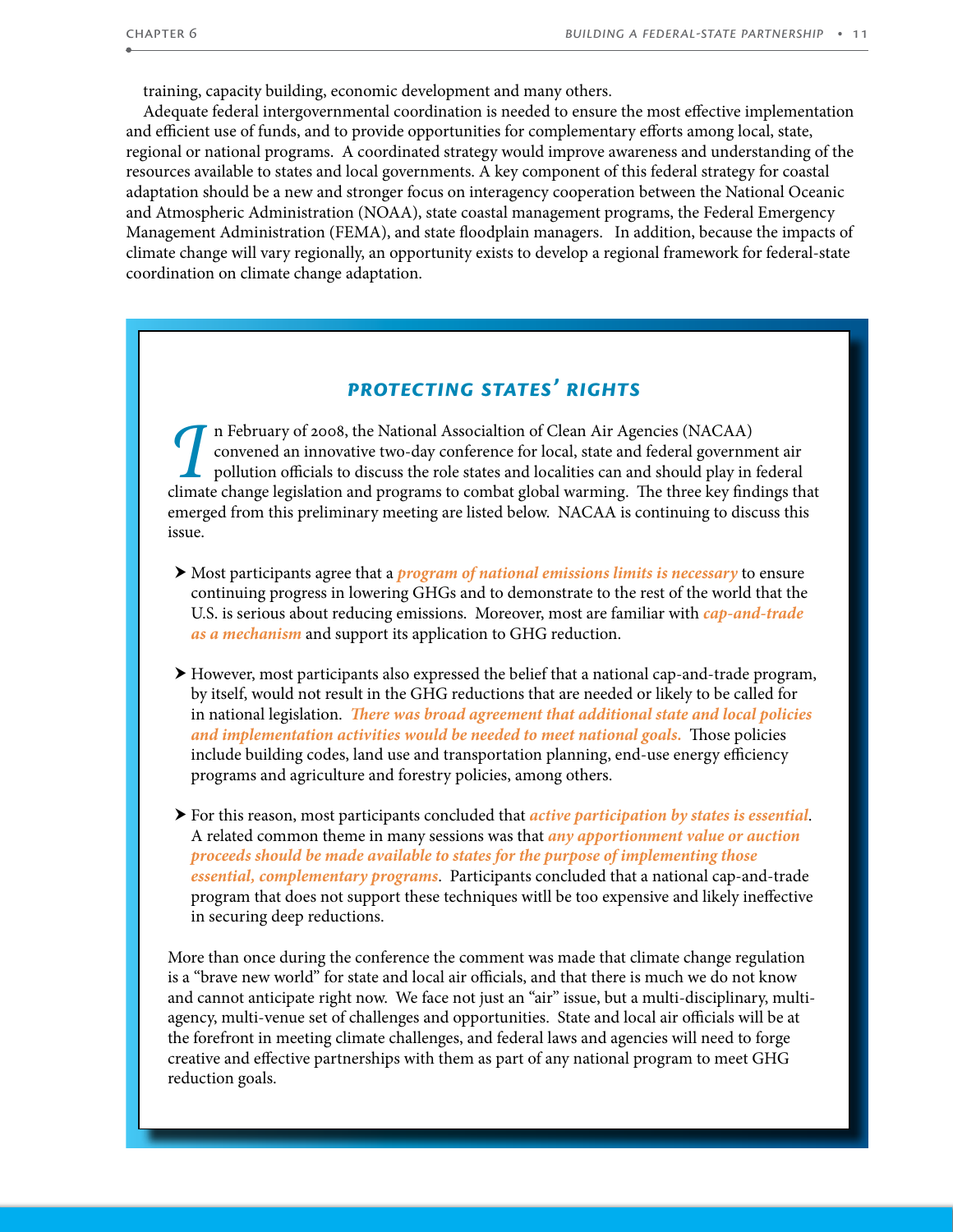## **Coordination with Coastal States**

*Recommendation:* Congress and the Administration should recognize the critical role of coastal states in adapting to climate change, by:

- $\blacktriangleright$  Reauthorizing the Coastal Zone Management Act with strengthened authorization for climate changerelated activities; including funding to voluntarily develop and implement a coastal adaptation plan that recognizes the individual needs of each state while building into a proactive national strategy;
- $\blacktriangleright$  Ensuring consultation with coastal states, in any new climate change legislation, programs, or research;
- $\triangleright$  Developing a strategy to identify the information needs of coastal states to effectively respond to natural hazards and ecosystem changes resulting from climate change;
- $\blacktriangleright$  Coordinating federal agency activities, research, and data collection efforts related to coastal impacts of climate change with coastal states; and
- $\blacktriangleright$  Clarifying the roles and responsibilities of coastal states and federal agencies in climate change adaptation activities. State authority and sovereignty should be strongly maintained in a national strategy to adapt to climate change.

## **Additional Financial Support**

*Recommendation:* The Administration and Congress should provide funds over and above existing appropriations to meet the increasingly complex and unmet needs of the coastal states and their coastal communities to address the existing and emerging climate change adaptation challenges.

Maryland has used federal, state and local program funds to support climate change-related activities for research and data acquisition, as well as to expand technical, planning, and education activities needed to address key climate change adaptation issues and to build capacity. Over the years, the State has benefited from a variety of federal funding sources, including NOAA, the Environmental Protection Agency, U.S. Army Corps of Engineers, FEMA, and the U.S. Geological Survey. Existing and additional federal funds will be needed to address the adaptation recommendations contained in the Climate Action Plan. Maryland is not alone in this need for federal funds. Many of the coastal states have significant mapping, monitoring, and research needs and need to strengthen state and local capacities for adaptation planning. This will require an unprecedented national investment and effort that will not succeed without the full engagement and support of the next Administration and Congress.

## **Monitoring, Assessment And Forecasting**

*Recommendation:* The Administration and Congress should ensure that the nation has a coordinated climate change monitoring, assessment and forecast system implemented through appropriate observation systems and other tools. This will require advancing federal investments and programs for integrated observing systems and climate services. This should be done in partnership with the states, which will bear the primary responsibilities for mitigating the effects of climate change.

In general, there is insufficient monitoring of Maryland's climate, environmental conditions and resources to characterize their present state and variability. Because these will change more rapidly in the future, a better system of observations is required—one that is reliably continuous, strategically targeted, and thoroughly integrated. Reliable observations, interpreted with scientific understanding and innovative models, can dramatically reduce uncertainty about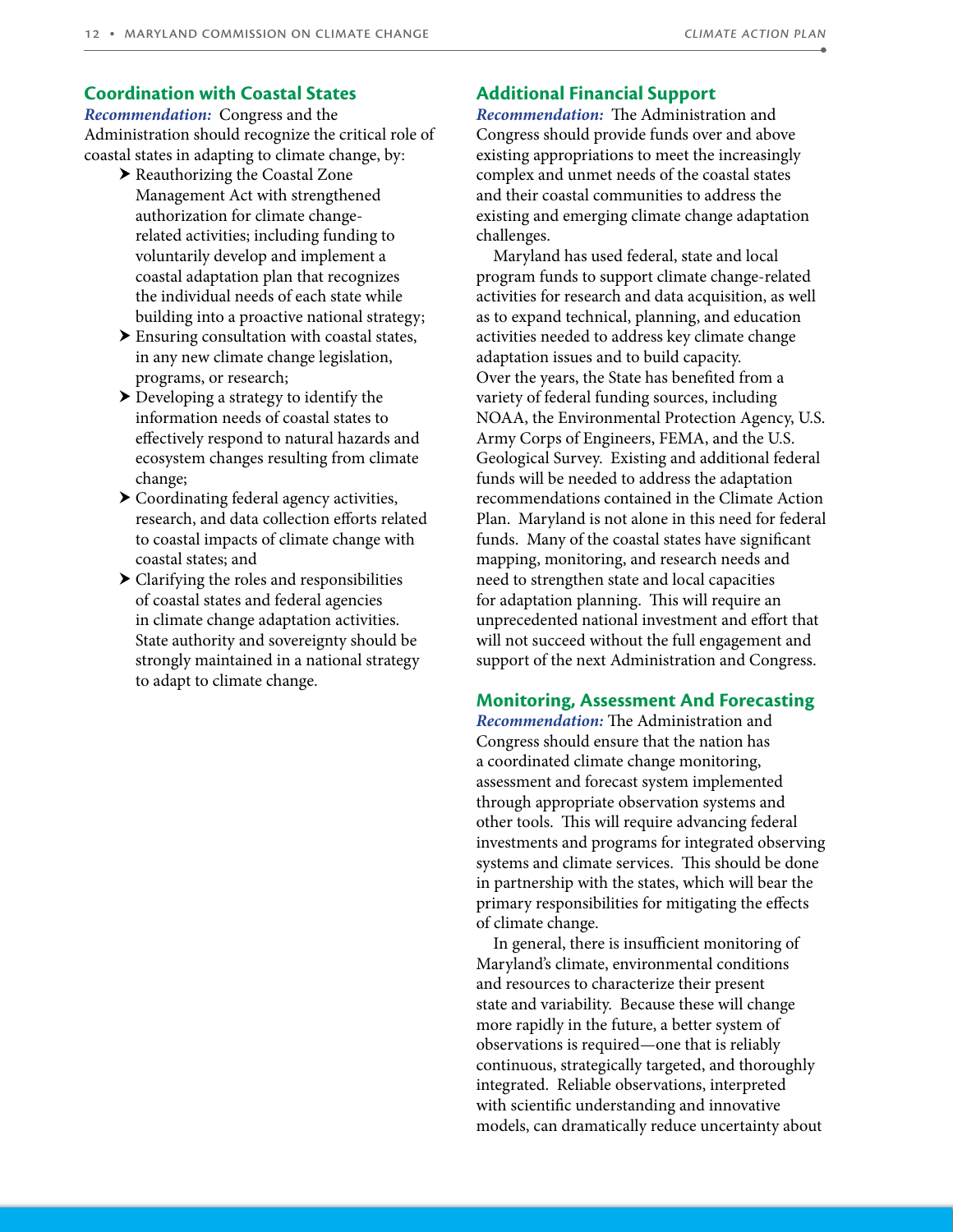the path of climate change in Maryland and its consequences, allowing us to make better informed and wise decisions about the State's future. It is clear that traditional approaches to adaptation will not suffice in a future that no longer resembles the past. Climate models can be downscaled to incorporate locally important phenomena, such as urban heat island and forest cover effects, and resolve important differences across our slice of the mid-Atlantic landscape.

In recognition of the State's vulnerability to sea level rise and its ensuing coastal hazards, Maryland's state agencies have been aggressively acquiring and analyzing various data and technological resources both to gain a better understanding of sea level rise vulnerability and to increase the state and local government capacity to adapt and respond. To date, the State has amassed a significant amount of data and undertaken stateof-the-art research, making Maryland a national leader in sea level rise modeling, research and response planning. However, more work is needed and the State is seeking ways to support, enhance and integrate observation systems already in place in Maryland. The output of this effort will be a series of recommendations regarding how current observation networks could be reinforced and/or new components added to better address changing conditions regarding sea level rise.

In addition, the State also plans to review its institutional and organizational data management practices and make recommendations to enhance efficiency and cost effectiveness of data gathering, sharing, maintenance and processing efforts and to minimize duplication of effort and data and modeling redundancies. Effective federal, state, regional and local interagency integration and coordination of observation systems for sea level and other inundation threats will be critical to accomplishing these objectives.

## *CLIMATE CHANGE SCIENCE AND TECHNOLOGY*

*Recommendation:* Maryland should develop a strategy to become a national and international center of excellence in climate change science and technology, based on targeted investments in its universities, strong partnerships with federal agencies and laboratories, and effective engagement of the private sector.

Maryland and the world will depend on increased and sustained investments and advances in science and technology to in order to understand how our climate is changing, predict future conditions in ways that allow adaptation to these new conditions, and provide the innovations required to mitigate greenhouse gas emissions while ensuring our economic and social well being.

Fortunately, Maryland is in a exceptionally strong position to be a national and international leader in regional-to-global climate change analysis and in technologies to mitigate emissions and allow prudent adaptation. There is already considerable, world-recognized expertise within our public and private universities on which to build. And, Maryland has the unmatched advantage of the location of the Goddard Space Flight Center, which leads the National Aeronautics and Space Administration's earth science program, at Greenbelt; the headquarters of the National Oceanic and Atmospheric Administration's line offices at Silver Spring and NOAA's Climate Prediction Center soon to be relocated to College Park; the National Institutes of Health in Bethesda; and the National Institute of Standards and Technology in Gaithersburg; among other federal agencies. In addition, Maryland has a robust private sector to support technology innovation and application, one that is also very experienced in providing services to the federal government.

Marshalling and enhancing this universityfederal-private sector capacity to continually improve climate change forecasting and impact assessment and finding effective means to mitigate and adapt to climate change would greatly benefit not only our state, but our planet, Earth.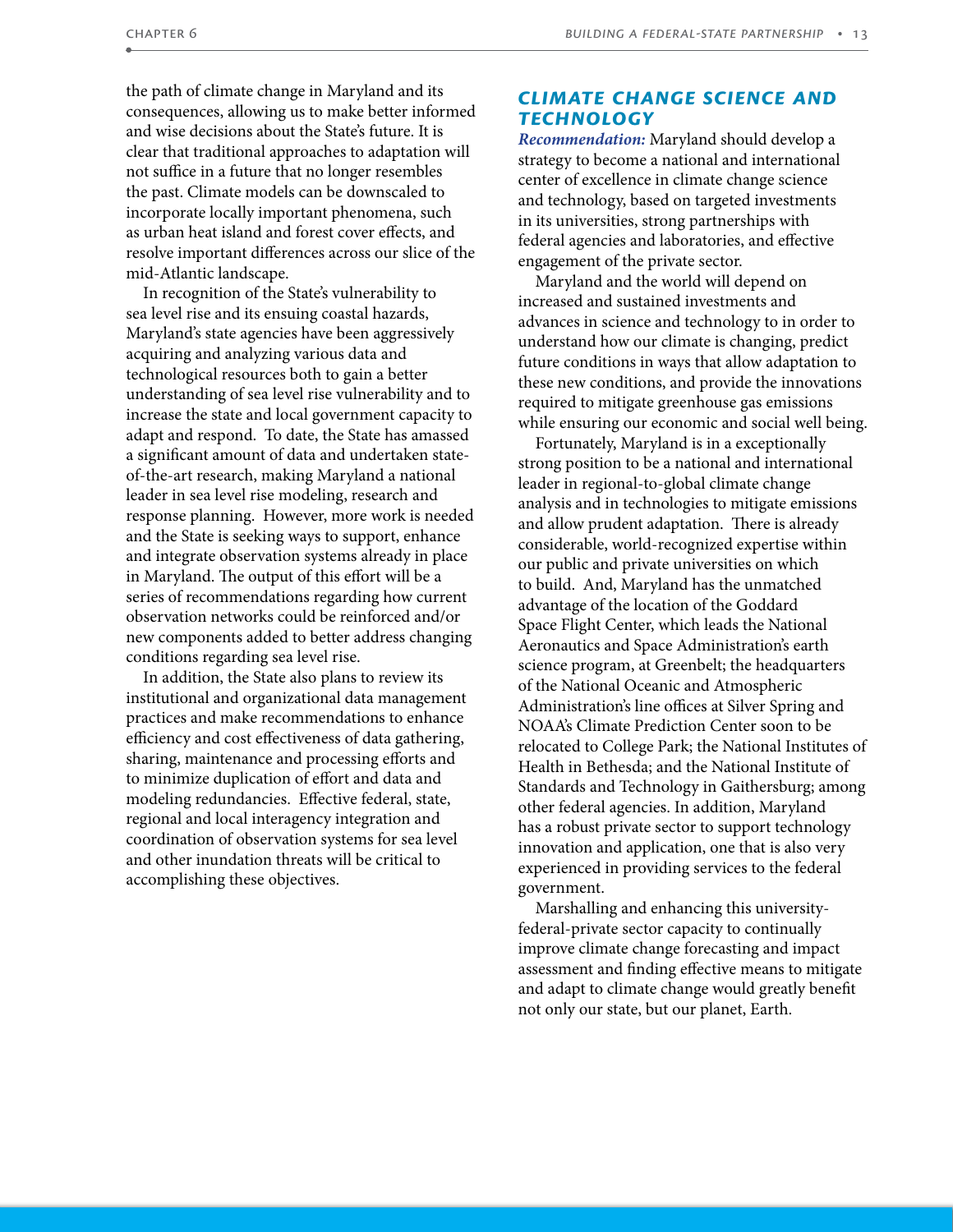## *RGGI Letter to Congress, October 31, 2007 Guiding & Design Principles for a Federal Greenhouse Gas Cap-and-Trade Program*

## **Guiding Principles:**

- h Take action now to establish strong, science-based emissions reduction requirements. A federal program should embody mid-term as well as long-term greenhouse gas emissions reduction requirements, with appropriate monitoring and a built-in mid-course review to ensure that necessary emissions are achieved.
- $\blacktriangleright$  Periodically review climate science and adjust emissions reduction limits as needed.
- h Pursue a portfolio of cost-effective policies and programs to reduce greenhouse gas emissions. A capand-trade program is an important tool for reducing emissions in some sectors (e.g., electric generating facilities and other large stationary sources), but may not be appropriate for all sectors.
- h Respect state authority to implement state programs that are in addition to federal requirements. States that have undertaken early action have made considerable political and economic investments to achieve success in reducing greenhouse gas emissions. These efforts should be encouraged and rewarded. Federal programs should not punish early action by states, and should not reward states for failing to take early action.
- h Investment in energy efficiency, clean energy technologies, and renewable energy should be a cornerstone of our national greenhouse gas emissions reduction and energy policies, as greater societal benefit is achieved when environmental and energy policies are aligned. These investments would reduce greenhouse gas emissions, promote energy independence and, in the case of energy efficiency, reduce costs to consumers. Sale of allowances could provide revenues to support, in part, such policies and investments.

## **Design Principles:**

- $\blacktriangleright$  In the electric power sector, allowances should be sold, in recognition that the majority of national electricity load is served in regions that have instituted competitive wholesale electricity markets. Resulting sales revenue should be used for cost-effective measures that both reduce our carbon footprint and enhance our economic competitiveness, such as end-use energy efficiency.
- $\blacktriangleright$  Allow states to distribute sales revenue. States have a unique capacity to implement a portfolio of polices and measures that improve electric end-use energy efficiency and reduce electricity demand.
- $\blacktriangleright$  New conventional coal-fired power plants constructed from this day forward should not be grandfathered under a federal cap-and-trade system, and should be required to purchase their allowances on the open market.
- $\triangleright$  Incorporate the use of emissions offsets a s flexibility mechanism that is designed to be supplemental to emissions reductions achieved within the capped sector or sectors.
- h Design program provisons to ensure that emissions offsets are of high quality. Offset provisions should incorporate robust additionality criteria to ensure that eligible offsets represent incremental emissions reductions beyond those that would have otherwise occurred. Quantification and verification protocols should be rigorous and detailed, and apply conservative assumptions where appropriate. The process for accrediting the independent verifiers of offset projects should incorporate rigorous standards.
- $\triangleright$  Ensure that flexibility mechanisms that are incorporated into program design maintain the integrity of the cap and do not cause price distortions. Avoid the use of safety valves or price caps that functionally undermine the cap by allowing regulated facilities to submit an alternative compliance payment at a set price in lieu of the submission of allowances. Flexibility mechanisms employed should not distort long-term carbon price signals that are required to ensure that capital investiments under consideration today are properly evaluated based on their long-term emissions potential. Price distortions could actually increase the long-term costs to society of achieving significant greenhouse gas emissions reductions.
- h Establish sound greenhouse gas reporting protocols to ensure that "a ton equals a ton," and to the extent practicable, utilize already existing reporting platforms such as The Climate Registry to avoid unnecessary duplication.